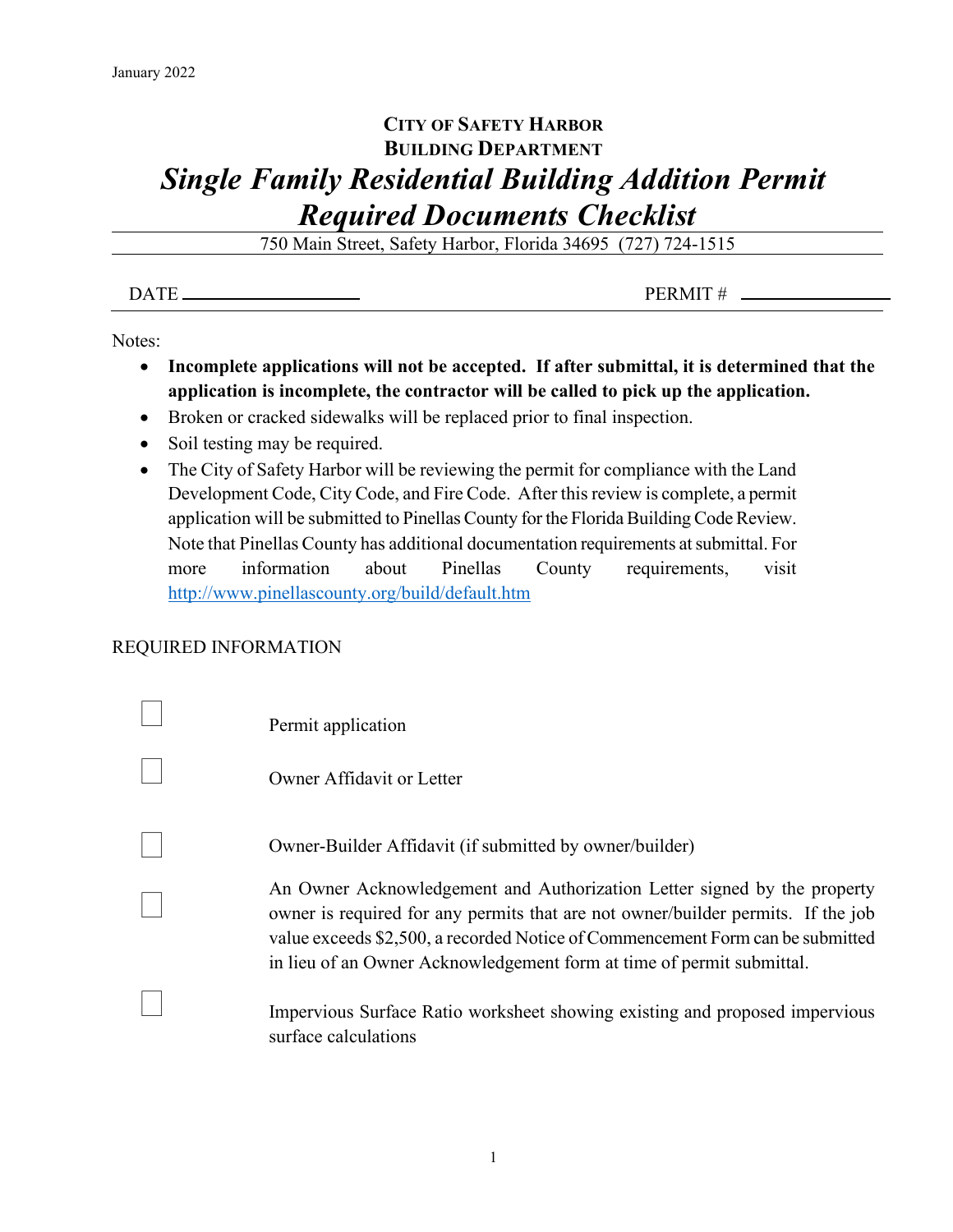NPDES form for any projects with excavating and sediment control plan

 Signed and Sealed (raised seal or physical stamp) Boundary, Topographic, and Tree Surveys showing: (6 sets)

- Date, Scale, North Arrow
- Easements within or contiguous to the site
- Flood Zone
- Road Name, Location, Width of Right of Ways and Alleys
- Subdivision Name
- Topography (see Engineering Checklist)
- Tree species and DBH on site and within 25' of site
- Utilities
- Jurisdictional Wetland Line, and Top of Bank (if applicable), and required buffers and buffer dimensions

 Signed and Sealed (raised seal or physical stamp) Scaled Development Plan (6 sets) showing:

- All lot and parcel lines
- Buildings and Accessory Structure Footprints existing and proposed
- Driveways and Sidewalks
- Proposed Grading Plan (see Engineering Checklist)
- Proposed Protected Trees to Be Planted and Retained
- Setbacks
- Water Meter and Sewer Connection Locations and Sizes

(Call Public Works at 727-724-1550 if you need existing utility information)

- Nearest hydrant location
- Irrigation (If need separate meter)
- Alleys and Right of Ways
- Wetlands and Wetland Buffers (if applicable)
- Top of Bank (if applicable)
- Development Plan shall include data table with:
	- o Zoning/Character District